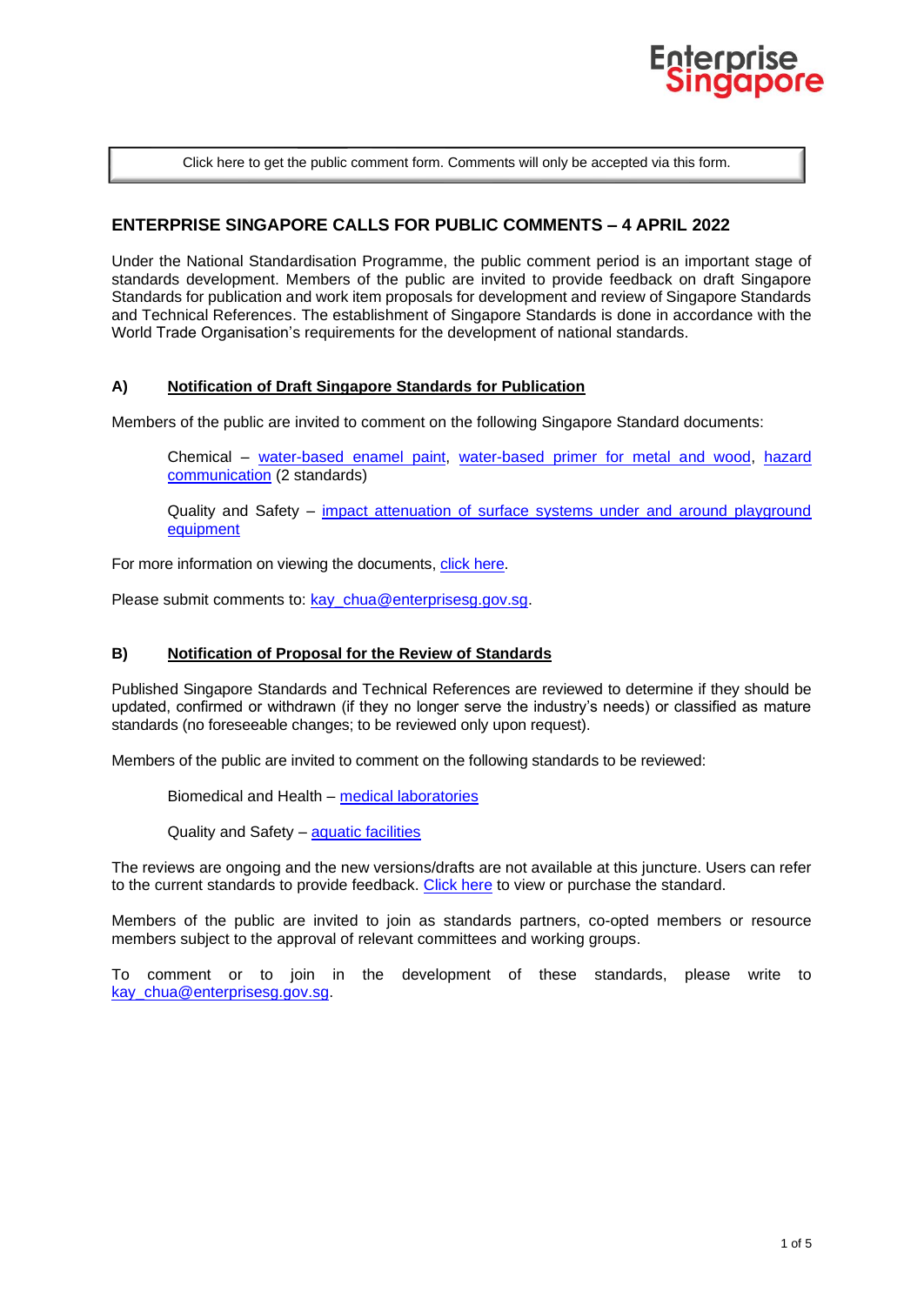# **A) Notification of draft Singapore Standards for Publication**

# *(I) Chemical*

**New**

## **1. Specification for water-based enamel paint**

<span id="page-1-0"></span>This standard applies to an air-drying gloss paint for use on suitably prepared and primed interior and exterior metal and wood surfaces. It is also applicable for newly primed and previously coated surfaces.

### **2. Specification for water-based primer for metal and wood**

<span id="page-1-1"></span>This standard applies to a ready-to-use paint suitable for use as a primer in the protection of metal and wood surfaces under both indoor and outdoor weathering conditions. It is also applicable for new surfaces and re-coating of existing paint work.

The above enamel and primer paint standards were released for public comment from 12 November 2021 to 13 January 2022. The Working Group had since then deliberated and addressed the comments received. The main changes are as follows:

- The revised water-based enamel paint standard now contains improvements to paint performance requirements, in terms of non-volatile matter content and hard-drying time.
- The revised water-based primer paint standard now quantifies performance requirements in terms of hard-drying time instead of through-dry time. In addition, the qualitative requirements for resistance to cyclic fog test has been amended in accordance to the innate characteristics of water-based paints.

Potential users of the above standards include paint manufacturers, suppliers, test laboratories, contractors, applicators, architectural associations, consultants, facilities/property managers, building surveyors and relevant government agencies.

Comment period: 4 April to 5 May 2022

# <span id="page-1-2"></span>**Revision**

# **3. Specification for hazard communication for hazardous chemicals and dangerous goods**

### **Part 2: Globally harmonised system of classification and labelling of chemicals – Singapore's adaptations** (Revision of SS 586-2:2014)

This standard sets out provisions for the implementation of the Globally Harmonised System of Classification and Labelling (GHS) in Singapore. It provides an international system for the classification of chemicals by the types of hazards that they present. It also specifies standard hazard communication elements including labels and safety data sheets.

This revision enhances the requirements for labelling and training. It also includes a new physical hazard class for desensitised explosives. A new informative Annex B to give examples of labelling for chemicals supplied in small containers was added.

# **Part 3: Preparation of Safety Data Sheets (SDS)** (Revision of SS 586-3:2008)

This standard sets out provisions for the preparation, review, reissue and use of SDS. It covers the responsibility of the suppliers and manufacturers of chemical substances and preparations in the compilation and completion of an SDS. Users of chemicals can make use of the information in the SDS to prevent exposure to chemicals in the workplace and community.

This standard does not cover the use of pharmaceutical substances and preparations by medical physicians and veterinarians in the management of the health of a person or an animal, but applies to the production and use of these substances and preparations in an industrial process.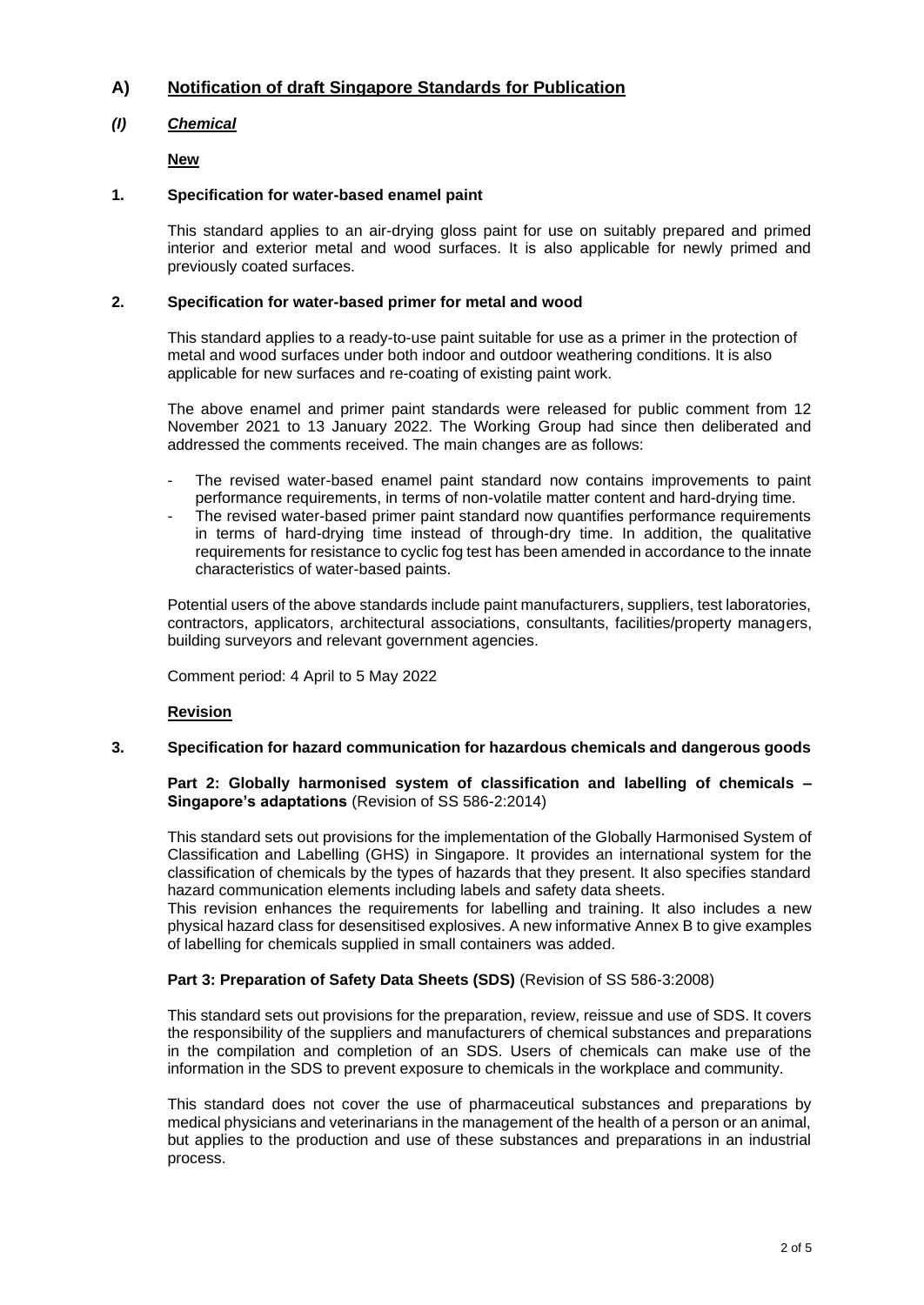This revision updates the examples provided according to the  $7<sup>th</sup>$  revised edition of the GHS Purple Book. A new informative Annex D which provides guidance in describing and determining the empirical data of the substance or mixture was added.

Users of the series on hazard communication include chemical manufacturers, importers, suppliers, users, and supply chain service providers and relevant government agencies.

Comment period: 4 April to 6 June 2022

#### *(II) Quality and Safety*

### <span id="page-2-0"></span>**Revision**

#### **4. Specification for impact attenuation of surface systems under and around playground equipment** (Revision of SS 495:2001)

This standard specifies requirements for surfacing to be used in children's playgrounds and areas where impact attenuation is necessary. It provides a test method by which the impact attenuation can be determined. The standard aims to provide minimum performance requirements for impact attenuation for playground surface systems to reduce the risk of severe, life-threatening head injury as a result of a fall.

Potential users of the standard include manufacturers and suppliers, contractors, consultants, designers, academia, industry associations, testing laboratories, maintenance agencies, town councils and relevant government agencies.

Comment period: 4 April to 6 June 2022

<span id="page-2-1"></span>Copies of the drafts and standards are available at:

Viewing from Singapore Standards eShop Login to Singapore Standards eShop at: [www.singaporestandardseshop.sg](http://www.singaporestandardseshop.sg/) [Login ► Go to Menu (3 bars for mobile users) ► Our Products ► Singapore Standards ► Drafts ► Select document]

Viewing Singapore Standards and ISO Standards from Public Libraries All Public Libraries' multimedia stations and on personal internet/mobile devices (e.g. mobile phones, notebooks, tablets) at all Public Libraries via NLB eDatabases "Singapore and ISO Standards Collection" (refer to [www.nlb.gov.sg/VisitUs.aspx](http://www.nlb.gov.sg/VisitUs.aspx) for address and viewing hours)

Purchase of Singapore Standards Toppan Leefung Pte Ltd Customer Service Hotline: (65) 6826 9691 Email: [singaporestandardseshop@toppanleefung.com](mailto:singaporestandardseshop@toppanleefung.com) Operating Hours: Mon to Fri: 9.30 am to 6.00 pm

Closed on Saturdays, Sundays and Public Holidays

**NOTE** – The viewing period of the drafts and standards will expire on the closing of the public comment period and will no longer be available after this date.

# **B) Notification of Proposal for the Review of Standards**

### <span id="page-2-2"></span>*(I) Biomedical and Health*

**Medical laboratories – Requirements for quality and competence** (Review of SS ISO 15189:2017) (Identical adoption of upcoming ISO 15189)

This standard specifies requirements for quality and competence in medical laboratories. It can be used by medical laboratories in developing their quality management systems and assessing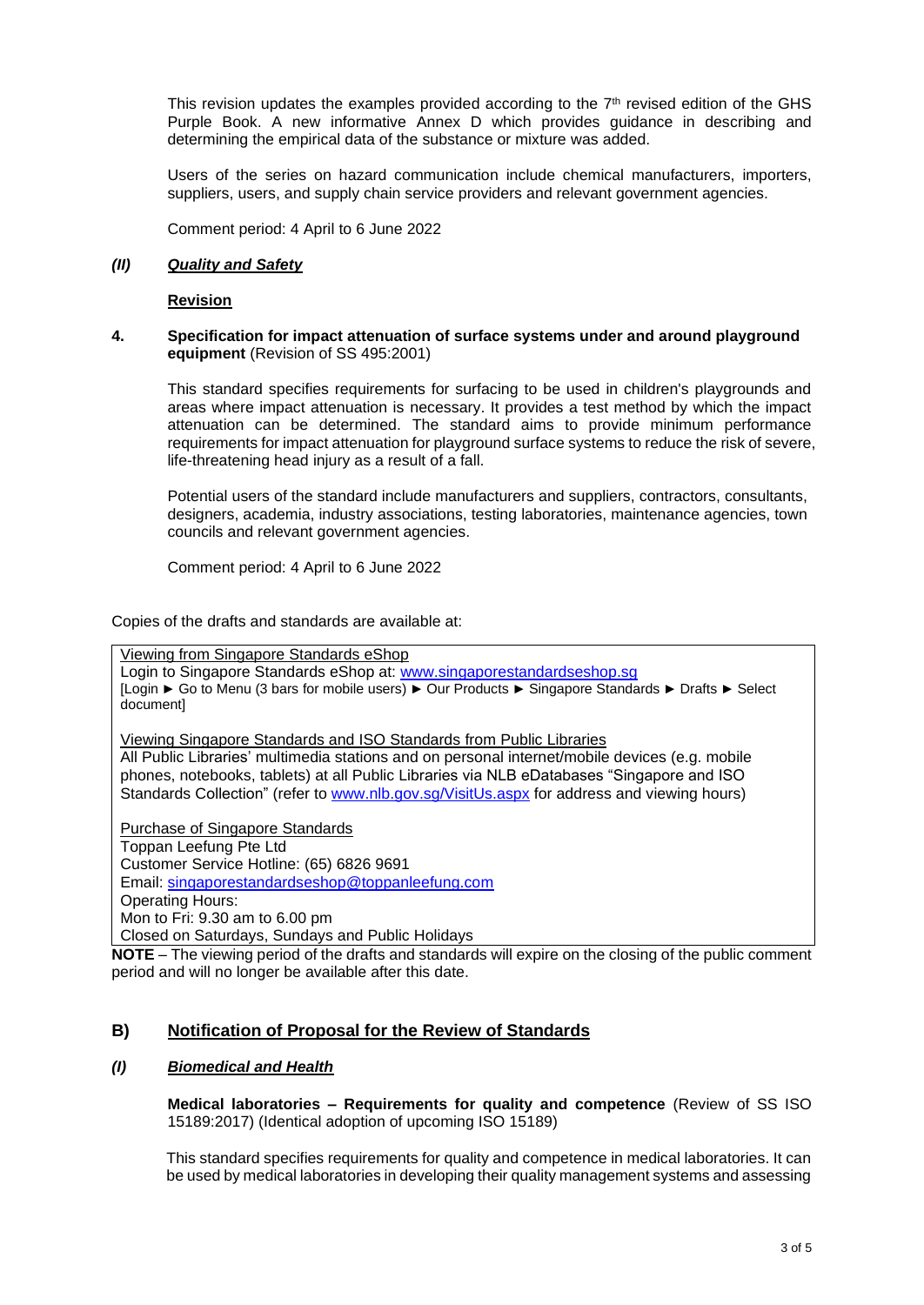their own competence. It can also be used for confirming or recognising the competence of medical laboratories by laboratory customers, regulating authorities and accreditation bodies.

Users of the standard include medical laboratories, Testing, Inspection and Certification (TIC) companies and relevant government agencies.

Comment period: 4 April to 5 May 2022

## <span id="page-3-0"></span>*(II) Quality and Safety*

**Technical Reference – Code of practice for water safety – Aquatic facilities** (Review of TR 71:2009)

This standard specifies the general requirements for the prevention of drowning and injuries at aquatic facilities. TR 71 is reviewed with the intention of elevating it into a Singapore Standard. Users of the standard include condominiums' management corporation strata title (MCST), property developers, hotels, swimming pool operators (including their staff and managing agents), homeowners, private and public schools, educational institutions, social clubs, sports clubs, event organisers and participants and relevant government agencies.

Comment period: 4 April to 5 May 2022

[Submit Comments](https://www.enterprisesg.gov.sg/-/media/ESG/Files/Quality%20and%20Standards/Standards/Public_comment_form)